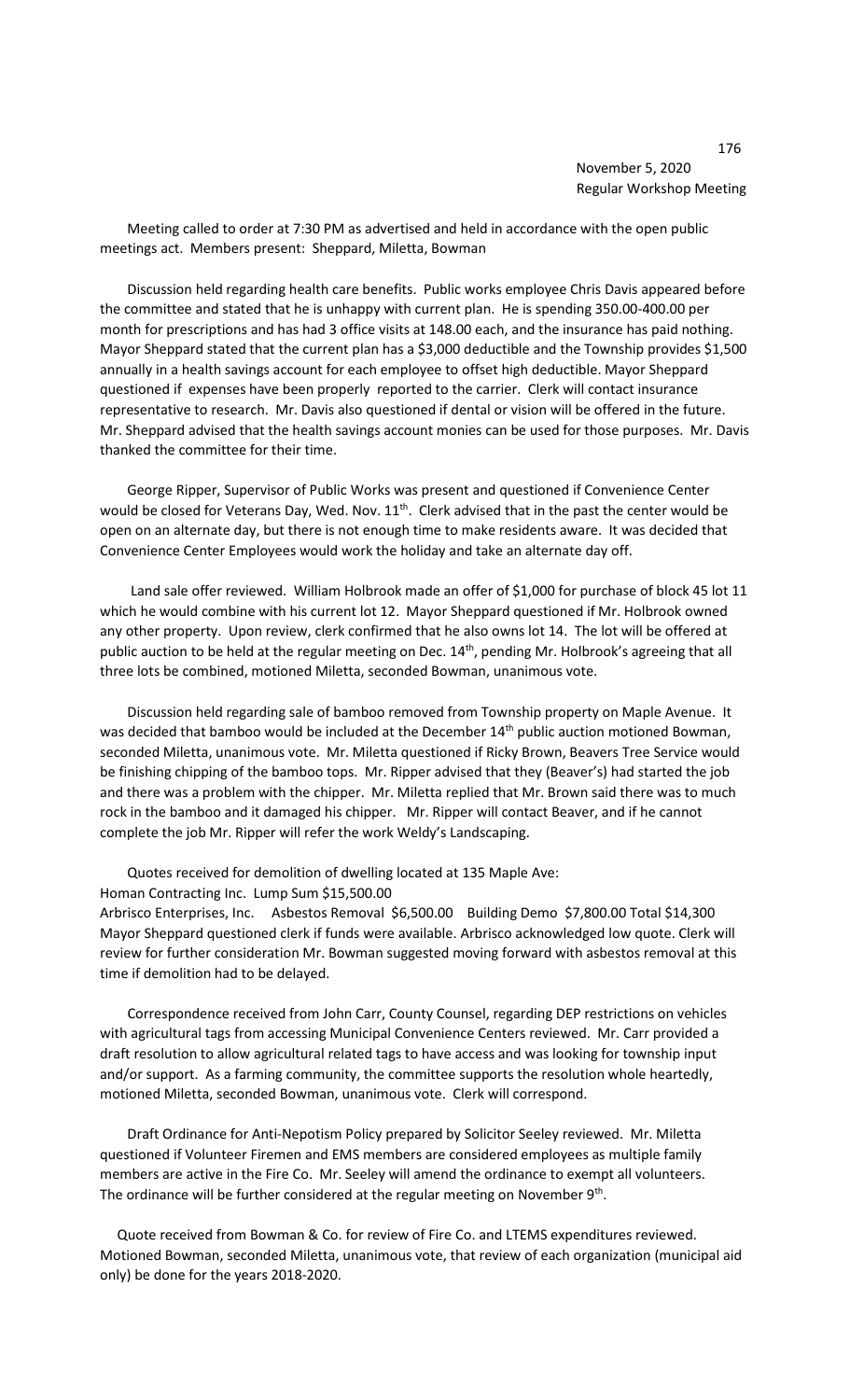November 5, 2020 177 Continued

Payment of approved vouchers authorized, motioned Miletta, seconded Bowman, unanimous vote.

 Clerk provided copy of recent workers comp audit indication a credit/refund due in the amount of 21,206 mainly due to return of premium in full charged for Fire and EMS. Copy was provided to Gus Gosweiler, Protection Service for review.

 Lone quote received for purchase of building materials for Agriculture Museum/ received from QPA Millicent Davis, KMD Consultants. Delmarva Pole Building Supply Inc. of Wyoming DE submitted quote in the amount of \$50,989. Mayor Sheppard stated that Architect review of material list should be conducted prior to action/award. Further consideration will be given at the regular meeting of November 9.

 Clerk provided copies of Street Opening permits received for two separate locations. Following discussion it was determined that municipal approval was not required. Mr. Miletta reviewed and replied that it appeared that South Jersey Gas would be boring under the roadway, not cutting from the top. Clerk will provide public works with copy so that they can insure site is left in satisfactory condition following the work.

 With no further business to discuss, meeting adjourned at 9:55 pm, motioned Miletta, seconded Bowman.

 $\overline{\phantom{a}}$  , and the contract of the contract of the contract of the contract of the contract of the contract of the contract of the contract of the contract of the contract of the contract of the contract of the contrac

Ruth Dawson, Clerk

 Regular Monthly Meeting November 9, 2020

 Meeting called to order as advertised and held in accordance with the Open Public Meetings Act. Members present: Sheppard, Miletta, Bowman.

Following the pledge of allegiance, minutes of the October 8<sup>th</sup> meeting approved, motioned Bowman, seconded Miletta, unanimous vote. Collector and Treasurers budget status reports for the month of October accepted, motioned Miletta, seconded Bowman unanimous vote.

 Resolution 2020-53, transfer 2020 tax overpayments approved, motioned Bowman, seconded Miletta, unanimous vote.

 Resolution 2020-54, Agreement with Oceanfirst Bank to establish new account titled " Lawrence Township Vacant Property Maintenance" approved, motioned Miletta, seconded Bowman, unanimous vote.

 Ordinance No 2020-421, an Ordinance Amending Ordinance No. 2020-417, An Ordinance Providing for the Salaries and Wages of the Employees and officers of the Township of Lawrence approved on first reading motioned Bowman, seconded Miletta, unanimous vote. Further consideration for final adoption will take place at the regular meeting of December 10<sup>th</sup>.

 An Ordinance Adopting an Anti-Nepotism Policy for the Township of Lawrence, No. 2020-420 was approved on first reading motioned Miletta, seconded Bowman, unanimous vote, Again, public hearing for further consideration of final adoption will take place on December 10<sup>th</sup>.

Following Clerk/Treasurer's certification of available funds in the amount \$249,130.00 through a NJDOT grant, contract awarded to South State Inc. low bidder, in the amount of \$216,640.41 for the